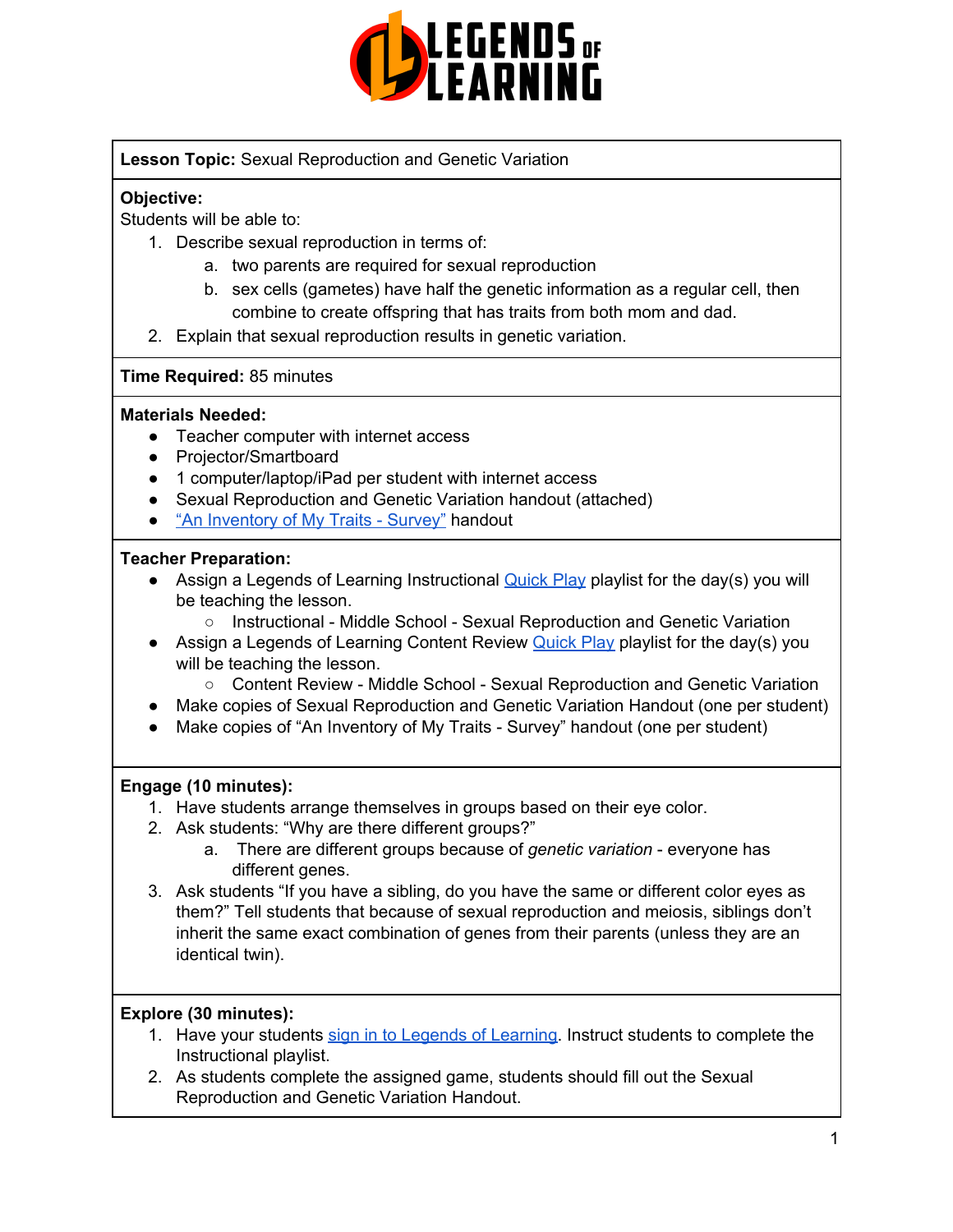

3. Assist students as needed during game play, pause playlist if you need to address content or questions to entire class.

## **Explain (15 minutes):**

1. Review answers to Sexual Reproduction and Genetic Variation Handout by writing answers on the board or Smartboard.

## **Elaborate (20 minutes):**

- 1. Tell students that they will complete "An Inventory of My Traits Survey." This can be found on page 5 of [this](https://learn.genetics.utah.edu/content/basics/activities/pdfs/InventoryOfTraits.pdf) document.
- 2. Assist students as they complete the survey.
- 3. After students complete the survey, ask students to stand if they have detached earlobes. Have the standing students sit back down.
- 4. Repeat this process for each of the traits on the survey.
- 5. Ask students why a different number of people seemed to have each trait.
	- a. Every person has a different overall combination of traits that they inherited from their parents that makes them unique. This is why everyone looks different, even siblings.
- 6. Ask students why they don't look exactly like their parents.
	- a. Each person has half of their DNA from their mom and half from their dad.

# **Evaluate (10 minutes):**

- 1. Have your students sign in to Legends of [Learning](https://intercom.help/legends-of-learning/en/articles/2154920-students-joining-a-playlist). Instruct students to complete the Content Review playlist.
- 2. [Analyze](https://intercom.help/legends-of-learning/en/articles/2154918-tracking-student-progress-and-performance) student results to determine what concepts need to be a focus for reteaching.

# **Additional Lesson Strategies:**

- To use Legends for additional instruction, create a [custom](https://intercom.help/legends-of-learning/en/articles/2154910-creating-a-playlist) playlist with an [instructional](https://intercom.help/legends-of-learning/en/articles/3505828-types-of-games) [game](https://intercom.help/legends-of-learning/en/articles/3505828-types-of-games) and pre and post [assessment](https://intercom.help/legends-of-learning/en/articles/2154913-adding-assessments-to-a-playlist).
- To use Legends for a quick formative [assessment](https://intercom.help/legends-of-learning/en/articles/2154913-adding-assessments-to-a-playlist), create a 5-question assessment in a [playlist](https://intercom.help/legends-of-learning/en/articles/2154910-creating-a-playlist).
- To use Legends for a student-directed experience, create a [targeted](https://intercom.help/legends-of-learning/en/articles/3340814-targeted-freeplay) freeplay playlist.
- Encourage students to play on their own at home in Legends of Learning: [Awakening](https://intercom.help/legends-of-learning/en/articles/2425490-legends-of-learning-awakening) for a student-driven experience including avatars, battling, and quests all centered around topics they are covering in class.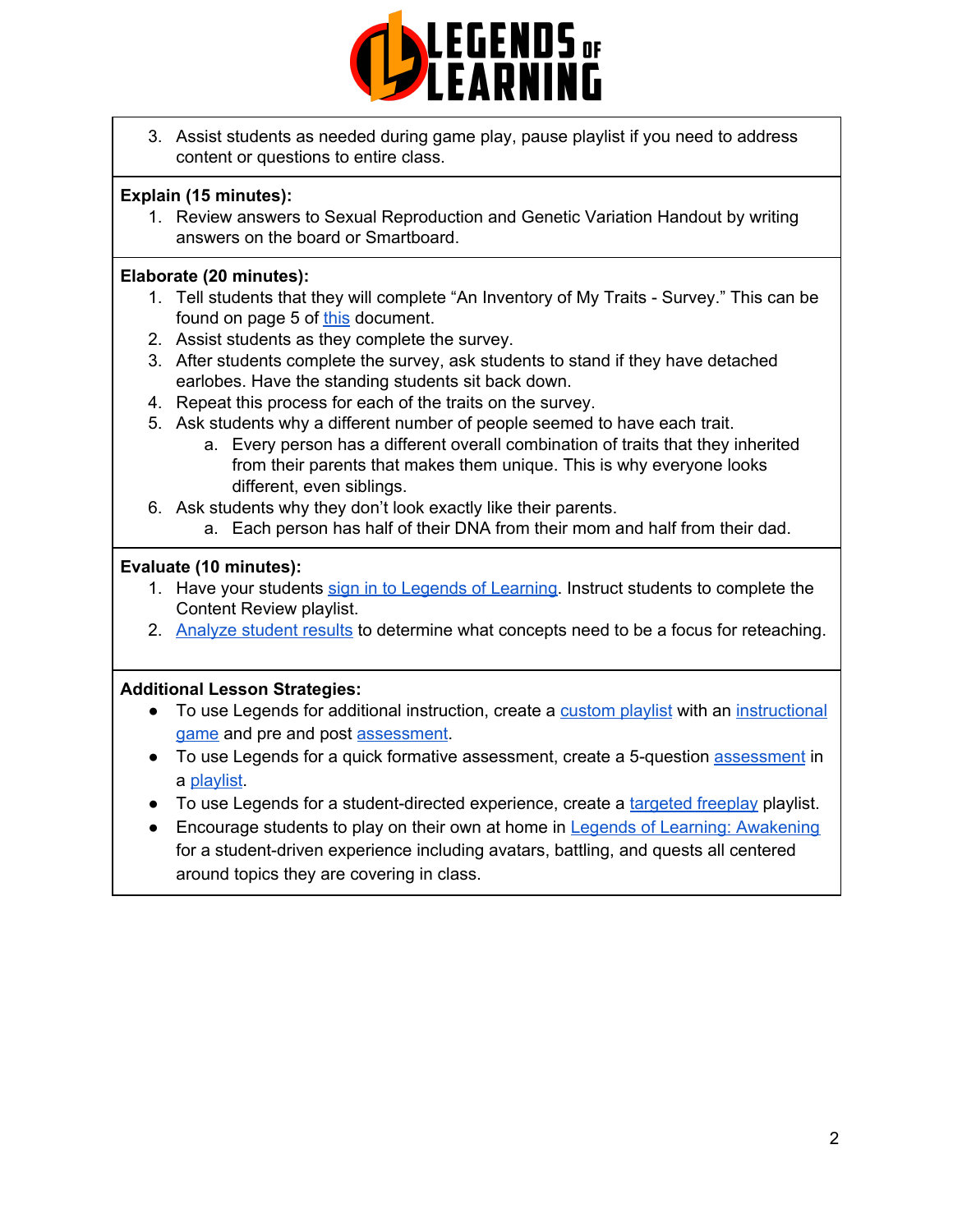

# **Sexual Reproduction and Genetic Variation**

- 1. How many parents are there in sexual reproduction?
- 2. What is meiosis?
- 3. What is a gamete?
- 4. Why do the offspring that are created as a result of sexual reproduction have more genetic variation than those that result from asexual reproduction?